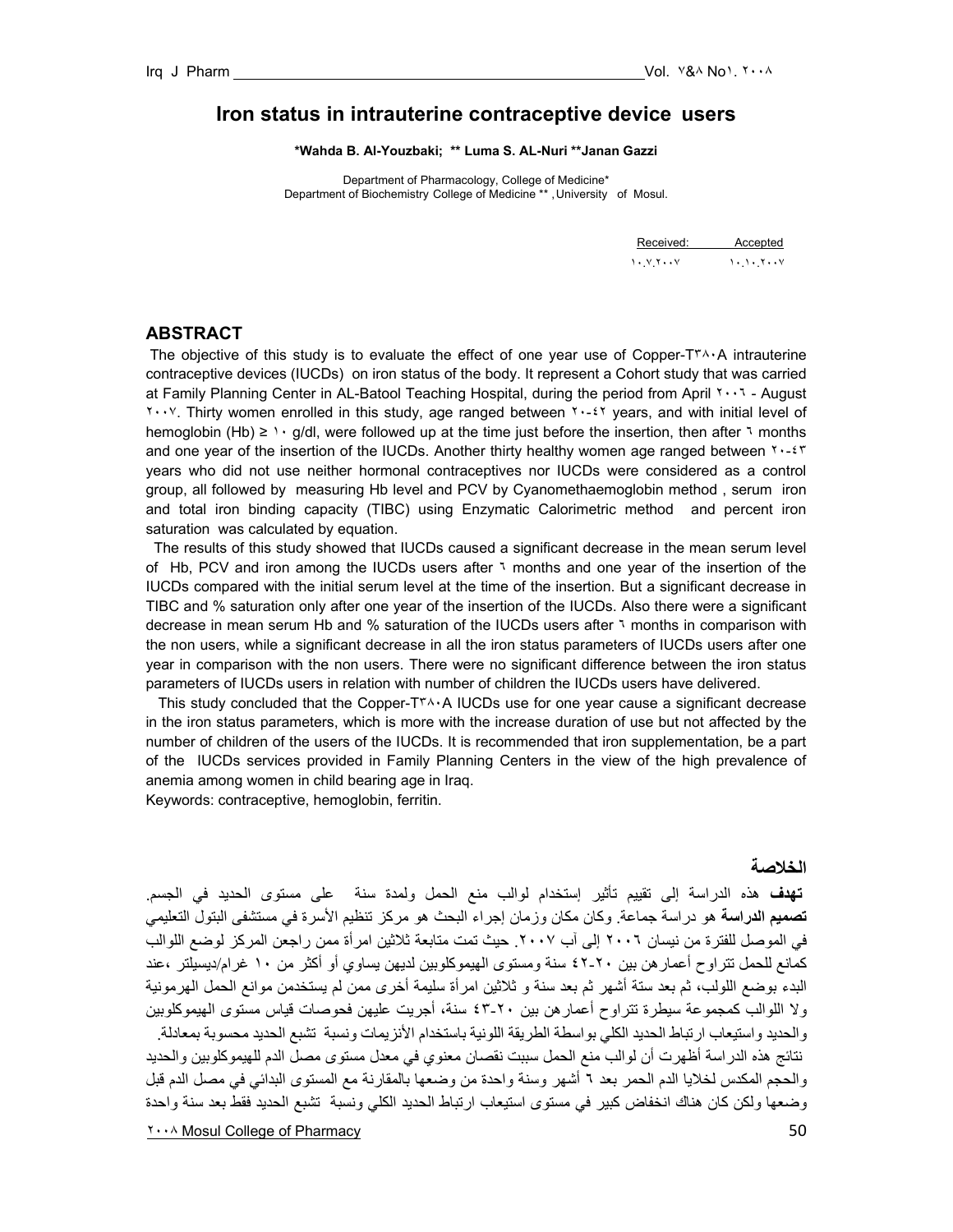من وضع اللوالب. كما كان هناك انخفاض ملحوظ في مستوى مصل الدم للهيموكلوبين و استيعاب ارتباط الحديد الكلي من مستخدمات اللوالب بعد ٦ أشهر مقارنة مع غير المستخدمات ، في حين كان هناك انخفاض ملحوظ في مؤشرات حالة الحديد لمستخدمات اللوالب بعد سنة واحدة مقارنة مع غير المستخدمات . لم يكن هناك فرق آبير في مؤشرات حالة الحديد لمستخدمات اللوالب في العلاقة مع عدد من الأطفال الذين أنجبتهن مستخدمات اللوالب. **أستنتجت هذه الدراسة** أن استخدام لوالب منع الحمل نوع ٣٨٠ نحاس لمدة سنة واحدة تسبب في انخفاض آبير في

مؤشرات حالة الحديد، وآان الأنخفاض أآثر مع زيادة مدة الأستعمال ولكن لم تتأثر بعدد الأطفال الذين أنجبتهن مستخدمات اللوالب. و يوصىي بأخذ مركبات الحديد كجزء من خدمة إعطاء اللوالب في مراكز تنظيم الأسرة بالنظر لانتشار فقر الدم بين النساء في عمر الإنجاب في العراق.

he intrauterine contraceptive device is the The intrauterine contraceptive device is the most commonly used form of reversible contraception worldwide; approximately ١٤٥ million married women currently use it. $'$  A local study in Mosul city in Iraq, found that IUCDs form the second most common contraceptive method used (٢٧.٨%) after the oral pills  $(51.7\%)$ . The predominant type of product, the copper IUCDs (a plastic T-shaped device with copper affixed to it) was developed over ٣٠ years ago and has become the standard bearer for intrauterine contraception, due to its long-term effectiveness, safety and affordability.<sup>٣</sup>,<sup>٤</sup>

 For some women, however, copper IUCDs can cause increased menstrual blood loss and pain Fight,<sup>v</sup>. These side effects often lead to early removal  $A_1$ ,  $A_2$ , it was reassuring to note that long term IUCDs use even beyond three years did not have any adverse effect on hemoglobin status. It is possible that women who had severe menorrhagea had the device removed earlier and such a removal parse served to protect women from the risk of developing anemia associated with IUCDs use. <sup>11</sup> As bleeding and pain are the most common reasons for removal rates of  $1.8$  in the first year and up to  $\circ \cdot\%$  within  $\circ$  years.  $\cdot\$ 

 Anemia is one of the major public health problems among women belonging to the reproductive age group. Hemoglobin surveys indicate that a sizable proportion of women is anemic even in the non-pregnant state<sup> $(17)$ </sup>. Population studies have shown that when menstrual loss increased, there was an increased risk of anemia even among nonanemic women in developed countries.  $14,14$ 

 In countries where a relatively high prevalence of anemia exist, it is of vital

importance to study the effect of various contraceptive methods on iron status of contraceptive initiators so that family planning services may address the problem of anemia as part of the contraceptive services provided to their clients. $17$ 

The aim of this study was to evaluate the effect of one year use of Copper-T٣٨٠A IUCDs on the iron status of the body and the effect of the period of use and the number of children on it.

### **Subjects and Methods**

This study was conducted from April ٢٠٠٦ to August ٢٠٠٧ in which women who were attending the Center of Family Planning at AL-Batool Hospital in Mosul city for receiving contraception were participated in this study. These women currently married, not pregnant neither lactating nor infertile at the time of the study and  $\mathbf{r} \cdot$  of them age ranged between  $\mathbf{r} \cdot \mathbf{r}$ ٤٢ years with initial level of Hb equal or more than  $\cdots$  gm/dl, were arranged for insertion of IUCDs.

 These women were followed by taking blood samples at the initial time of the insertion then after <sup>1</sup> months and one year of the insertion of the IUCDs. Another ٣٠ healthy women not pregnant neither lactating nor infertile, age ranged between  $\mathbf{y} \cdot \mathbf{z}$  years with regular menstrual period who did not use neither hormonal contraceptives nor IUCDs were selected as control group. The Hb level in the blood was measured by cyanomethaemoglobin method, iron concentration and TIBC were measured in the serum by spectrophotometric method using (Randox kit, laboratories Ltd, UK). Percent iron saturation was calculated by the following equation  $(1)$ <sup>(18)</sup>.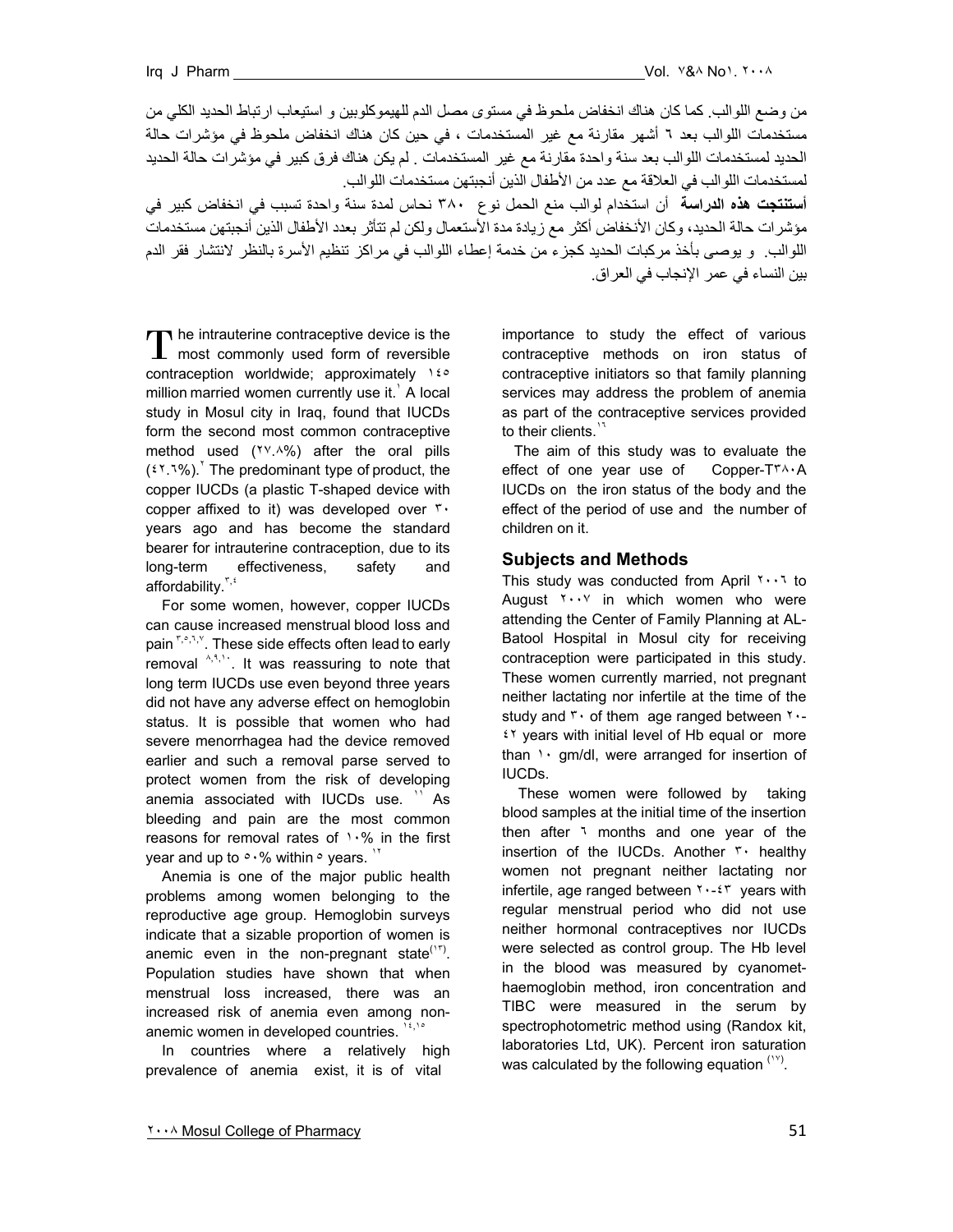#### Serum Iron

Percent iron saturation **=**  $\overline{\phantom{a}}$  X  $\cdots$ 

**TIBC**

Data were analyzed using t test to assess the significant differences between the mean values. Differences between observations were considered statistically significant at P value  $\langle \cdots \rangle$ .

## **Results**

There were significant decrease in Hb, PCV, iron serum level among the IUCDs users after ٦ months and one year of the insertion of the IUCDs compared with the initial serum level at the time of the insertion. But significant decrease in TIBC and % Saturation only after one year of the insertion of the IUCDs shown in table ١.

Table <sup>Y</sup>: Shows that there were a significant decrease in the serum Hb and TIBC among IUCDs users after ٦ months of IUCDs insertion in comparison to the non users (control).

Table r shows that there were a significant decrease in the mean of serum Hb , PCV, Fe, TIBC and percent

of iron saturation among IUCDs users after one year of IUCDs insertion in comparison to the non users (control) .

Table  $\epsilon$ : Shows that there were a non significant difference between the iron status parameters of IUCDs users

after one year of use in relation with number of children they have delivered.

|  | Table 1. Changes in iron status parameters among IUCDs Users |  |  |  |
|--|--------------------------------------------------------------|--|--|--|
|  |                                                              |  |  |  |

|                | Mean $\pm$ SD of IUCDs Users (n= $r \cdot$ )                  |                                                                        |                                          |  |
|----------------|---------------------------------------------------------------|------------------------------------------------------------------------|------------------------------------------|--|
| Parameters     | At time of insertion                                          | After 1 months                                                         | After one year                           |  |
| Hb (g/dl)      | $11.11 + 10a$                                                 | $11.17 \pm .17$ b                                                      | $11.14 \pm 1.17c$                        |  |
| PCV %          | $TV$ , $TV + Y$ , $UY$ a                                      | $\mathbf{r} \cdot \mathbf{r} + \mathbf{r} \cdot \mathbf{r}$            | $TT.7 + T.17C$                           |  |
| Fe $(\mu g/d)$ | $Y \wedge Y Y \pm Y \in Y Y$ a                                | $19.57 \pm 17.07$ b                                                    | $11.0 \pm 11.0 C$                        |  |
| TIBC(µg/dl)    | $1777.52 \pm 07.72a$                                          | $111.0 + 11.11$ ab                                                     | $Y \cdot Y \cdot 0V + Y \cdot Y \cdot Y$ |  |
| % Saturation   | $\mathbf{r} \cdot \mathbf{r} + \mathbf{r} \cdot \mathbf{r}$ a | $\mathbf{r} \cdot \mathbf{r} \cdot \pm \mathbf{r} \cdot \mathbf{r}$ ab | $Y \wedge 9 \wedge \pm 2 \cdot 7$ b      |  |

\*(a,b,c) different letters (horizontally), means significant differen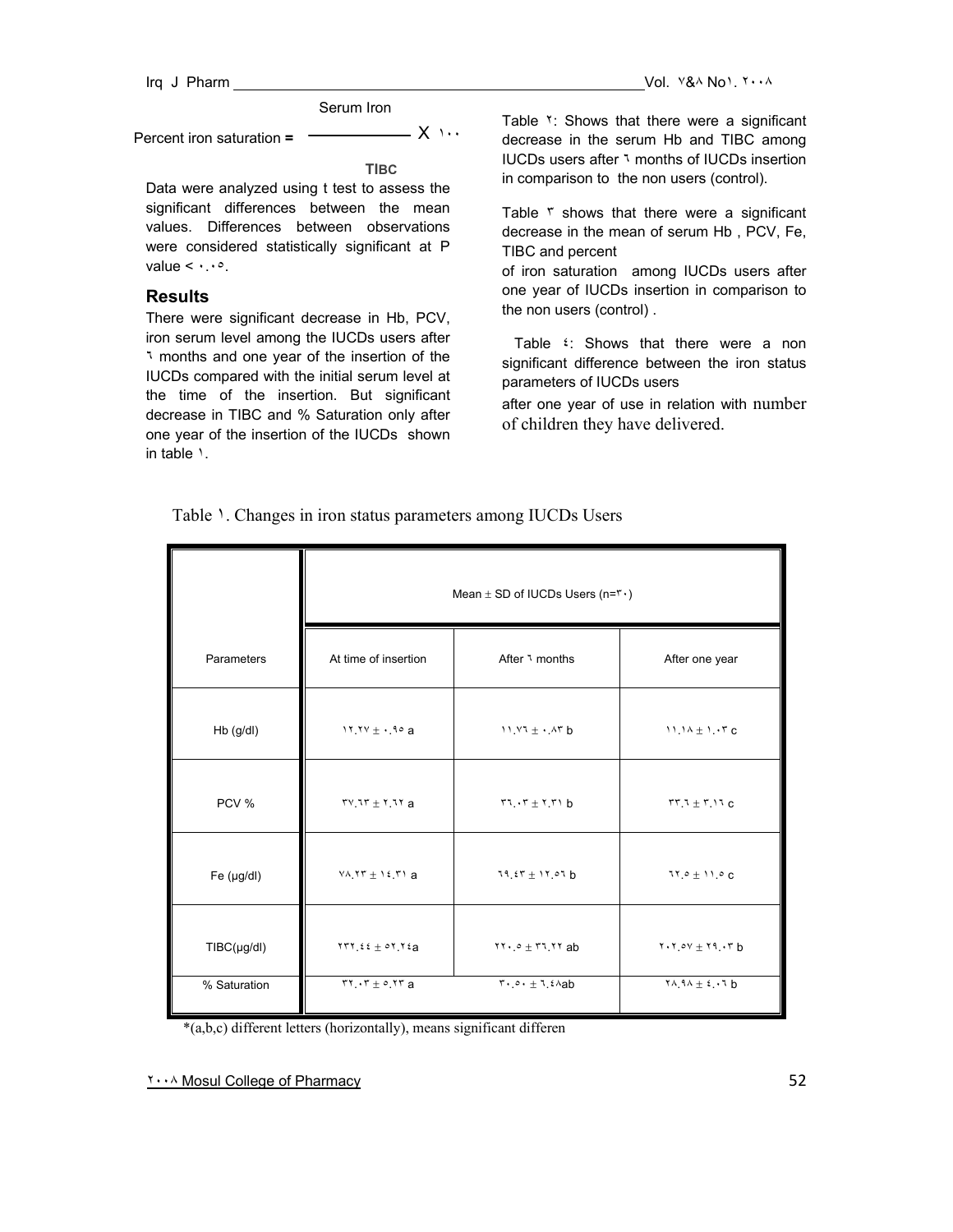| Table Y. Comparison between iron status parameters among IUCDs users & non users |  |
|----------------------------------------------------------------------------------|--|
| (Control) after 1 months.                                                        |  |

|                               | Mean $\pm$ SD                                                |                                        |                                     |
|-------------------------------|--------------------------------------------------------------|----------------------------------------|-------------------------------------|
| <b>Parameters</b>             | <b>IUCDs users</b>                                           | Control                                |                                     |
| after 1 months                | $(n = r \cdot)$                                              | $(n = r \cdot)$                        | P-value                             |
| Hb (g/dl)                     | $11.11 + .17$                                                | $11777 + 110$                          | $\langle \cdot \rangle$ . $\circ^*$ |
| PCV %                         | $57.7 + 7.51$                                                | $TV_1Y + T_2Y$                         | $>$                                 |
| Fe (µg/dl)                    | $19.57 + 17.07$                                              | $VI_{\alpha}$ $\epsilon$ $T$ + 10      | $>$                                 |
| $T\text{IBC}(\mu\text{g/dl})$ | $\mathbf{Y} \cdot \cdot \cdot + \mathbf{Y} \cdot \mathbf{Y}$ | $\gamma$                               | $\lt\cdot\cdot\cdot$ $\circ\cdot\$  |
| % Saturation                  | $T \cdot 0 + 1.2 \Lambda$                                    | $\mathbf{r} + \mathbf{r} + \mathbf{r}$ | $>$                                 |

\* significant level.

Table ٣. Comparison between iron status parameters among IUCDs users & non users (Control) after one year.

|                                     | Mean $\pm$ SD                            |                                    |                                           |
|-------------------------------------|------------------------------------------|------------------------------------|-------------------------------------------|
| <b>Parameters after</b><br>one year | <b>IUCDs users</b>                       | Control                            | P-value                                   |
|                                     | $(n = r \cdot)$                          | $(n = r \cdot)$                    |                                           |
| $Hb$ (g/dl)                         | $11.14 + 1.17$                           | $11.77 + 1.17$                     | $\langle \cdot, \cdot \rangle$ **         |
| PCV %                               | $55 + 7 + 17$                            | $57.4V + 7.0V$                     | $\langle \cdot, \cdot \cdot \rangle^{**}$ |
| Fe (µg/dl)                          | $110 + 110$                              | $V \wedge \wedge + V \wedge \circ$ | $\langle\cdots\rangle^{**}$               |
| $T\text{IBC}$ ( $\mu$ g/dl)         | $Y \cdot Y \cdot OV + Y \cdot V \cdot V$ | $1770 + 7111$                      | $\langle \cdot, \cdot \cdot \rangle^{**}$ |
| % Saturation                        | $Y \wedge 9 \wedge \pm 2 \cdot 7$        | $71.71 + 0.17$                     | $\lt\cdot\cdot\cdot$ $\circ\cdot\cdot$    |

Table ٤.s Relationship between iron status parameters among IUCDs users after one year and the number of children.

|                                |                            | p-values                                         |                                                  |                       |
|--------------------------------|----------------------------|--------------------------------------------------|--------------------------------------------------|-----------------------|
| <b>Parameters</b>              | $1 - 7$ (n=1.)             | $\mathsf{r}\text{-}\mathsf{e}$ (n= \ \ \)        | $>$ $\circ$ (n= \ \ \)                           |                       |
| $Hb$ (g/dl)                    | $11.71 \pm .14$            | $11.11 \pm 1.71$                                 | $11.17 + 1.6$                                    | $>$                   |
| PCV %                          | $55 + 7.74$                | $\mathbf{r}\mathbf{r} + \mathbf{i} + \mathbf{j}$ | $55 + 7 - 17$                                    | $>$                   |
| Fe (µg/dl)                     | $71.9 \pm 0.29$            | $72.7 + 10.17$                                   | $71 + 1.97$                                      | $> \cdot \cdot \cdot$ |
| $T\text{IBC (}\mu\text{g/dl})$ | $Y \cdot 9.7 + TY \cdot T$ | $Y \cdot \cdot A + r1 rA$                        | $191' + 17'$ $79'$                               | $>$                   |
| % Saturation                   | $Y$ 9. $Y + Y$ . $\wedge$  | $19.9 \pm 2.10$                                  | $\gamma V \wedge \circ \pm \xi \cdot \xi \gamma$ | $>$                   |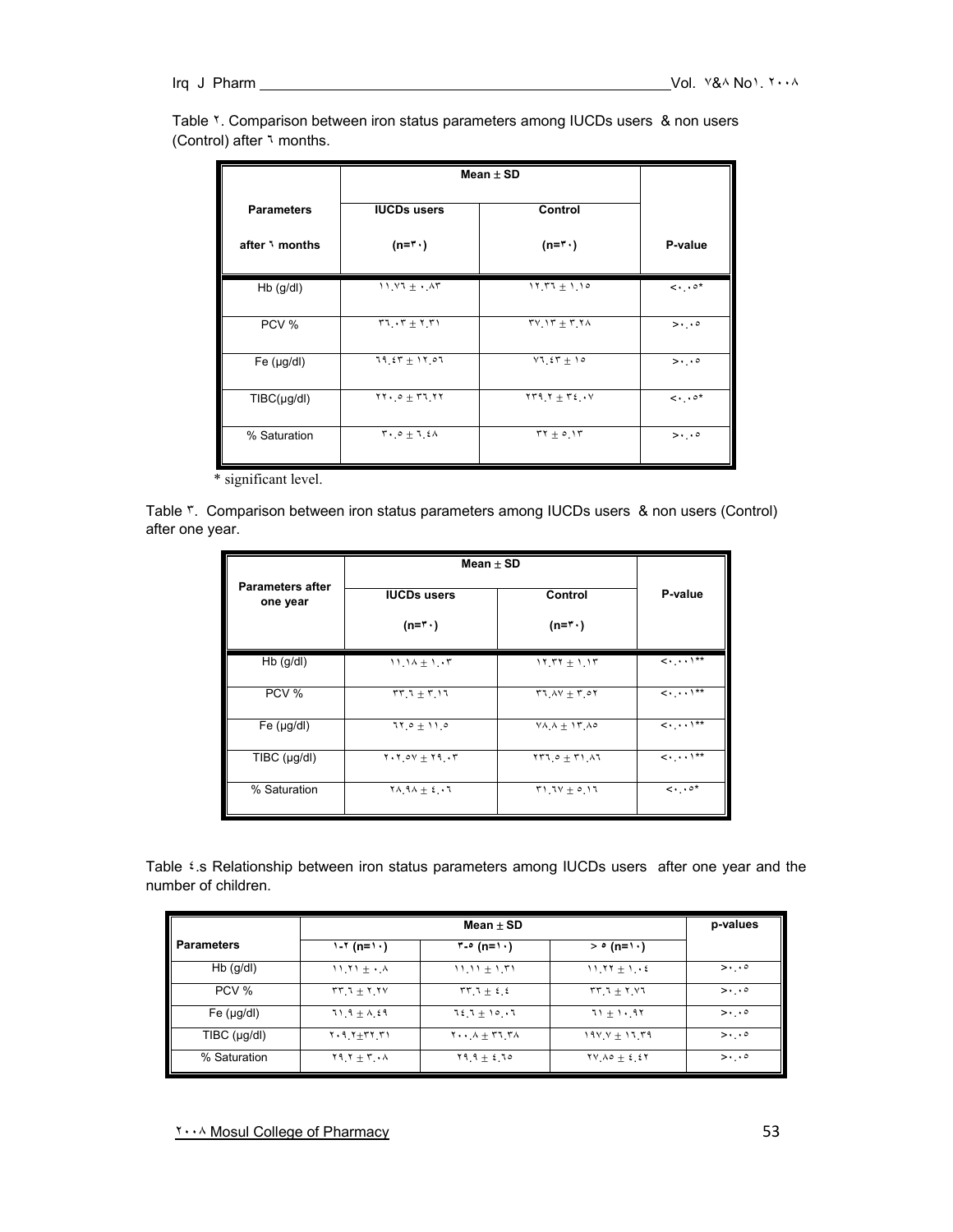## **Discussion**

In premenopausal women, serum ferritin levels were strongly dependent on the duration of menstrual bleeding, which in turn was related to the method of contraception.<sup> $1/2$ </sup> Several investigators <sup>14-1</sup> have reported persistent excessive menstrual loss among IUCDs wearers. It has been suggested that continued excessive blood loss in long term IUCDs wearers were exacerbate the existing anemia among women in developing countries. <sup>17</sup> Even though data available from developed countries have not revealed any alteration in hematological profile in IUCDs wearers.<sup>11</sup>

This study found a significant decrease in Hb, PCV, iron serum level among the IUCDs users after 1 months and more after one year of the insertion of the IUCDs compared with the initial serum level at the time of the insertion. But significant decrease in TIBC and % Saturation only after one year of the insertion of the IUCDs which indicates that this effects increase with the duration of use of IUCDs in the first year. These results are in agreement with a study done by Heikkinen et al.,  $\mathbf{v}$  who found that ٧١% of IUCDs users had reached iron deficient levels by the end of the follow up period (٦ months).

Hassan et al. <sup>\*\*</sup> found that the use of IUCDs for one year were significantly associated with the highest prevalence of anemia among all contraceptive users  $(1, 1, 9)$  and IUCDs users had lowest level of Hb compared to non users or users of other methods. In another study by Hassan et al.,  $(1)$  showed that the use of IUCDs produced a statistically significant drop in the Hb content and percent iron saturation levels after 11 months of use, as compared to the use of combined oral contraceptive pills for the same period and the drop was greater with longer IUCDs use and recommended that iron supplementation be part of the IUCDs services provided in the family planning units.

In agreement with our study it found that menstrual was bleeding in women using hormonal contraception was significantly shorter than in those using IUCDs and ferritin levels were highest in present and former users of oral contraceptives, lower in those who currently used other methods, and lowest in

current IUCDs users <sup>A,TT</sup>. It was concluded that iron stores can be quickly exhausted in a large majority of premenstrual women, which means that guidelines for dietary iron intake and supplementation (of a daily tablet containing ١٤-٢٠ mg of ferrous iron), should take special needs of members of a population into consideration, such as women whose menstruation lasts  $\circ$  days or more, who have menstrual bleeding of strong intensity, who use an IUCD without gestagen, and who are blood donors.

Imperato et al.,<sup>14</sup> found increasing uterine bleeding and a consequent significant drop in Hb level in women inserted with Cu-IUCDs than those inserted with levonorgestrelreleasing IUCDs and suggested that the main reason of menorrhagea in women inserted with Cu-IUCDs probably is due to the shape of device and to copper surface area and concluded that levonorgestrel-releasing IUCDs is a new contraceptive method combining the advantages of both hormonal and intrauterine contraception. In addition, it can be considered as alternative method in the treatment of menorrhagea and dysfunctional uterine bleeding.

 On the other hand, our results in our developing country are in contrast with the result obtained by other studies  $X^{\epsilon, X^*}$  who found no significant changes in Hb level or likelihood of anemia have been noted with copper IUCDs. Milsom et al. <sup>\*\*</sup> studied the influence of the Gyno-T ٣٨٠S IUCDs on menstrual blood loss and iron status and found that there were no significant changes recorded in iron status parameters during the 11 months observation period following IUCDs insertion indicating that women from developed countries apparently tolerate an increase menstrual blood loss of about  $0.06$  without developing iron deficiency anemia. Iron stores were unchanged as in this study indicating an adequate increase in intestinal iron absorption. Accordingly, copper IUCDs can generally be used by women with anemia.

This study demonstrated a significant decrease in mean serum Hb and % saturation of the IUCDs users after <sup>1</sup> months in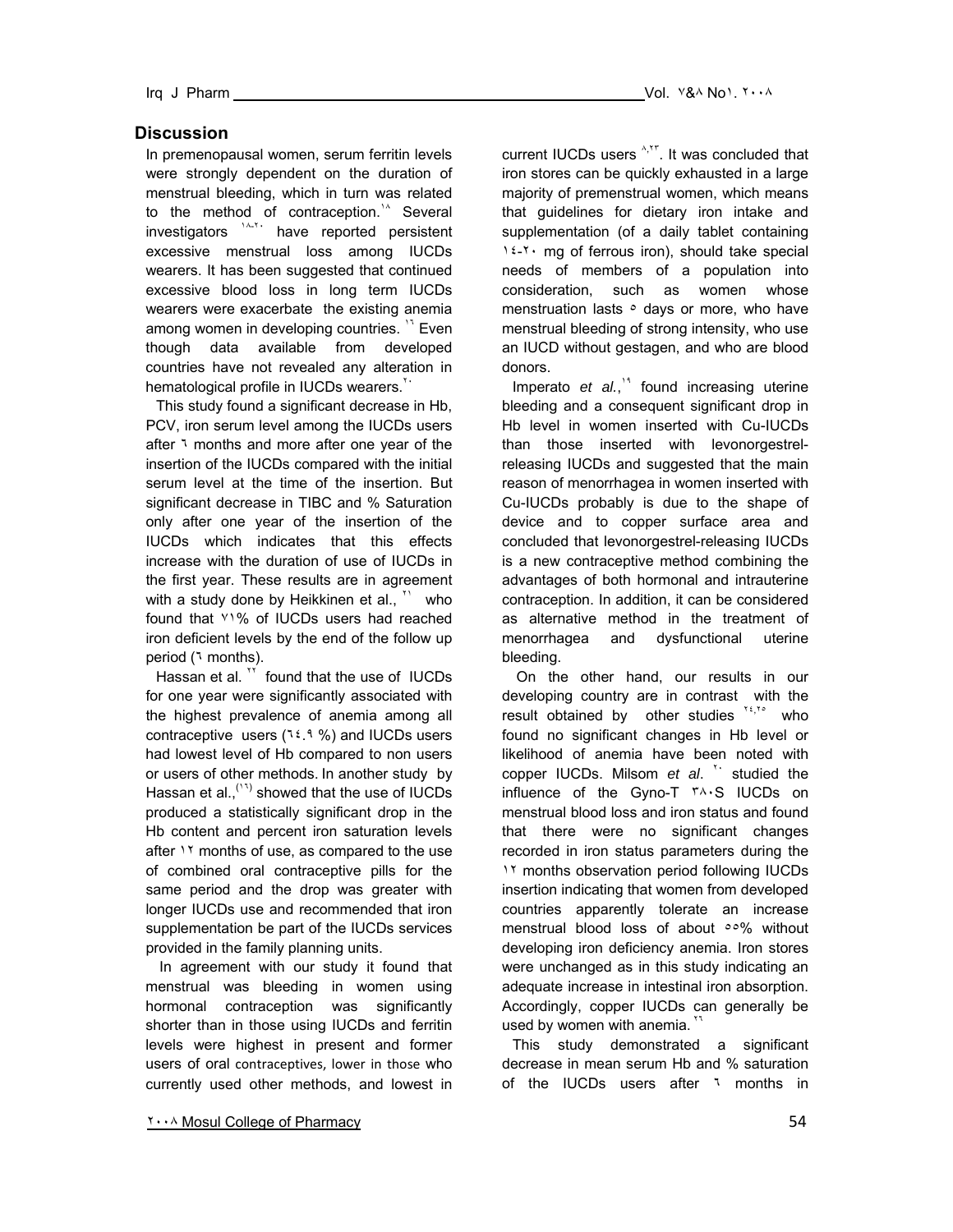comparison with the non users, while a significant decrease in all iron status parameters of IUCDs users after one year in comparison with the non users. While in our previous case control study.  $W$  on the effect of the use of different contraceptives (hormonal and IUCDs) for the period  $\cdot$  . To 1 years on iron status, found that IUCDs use caused only a significant decrease in PCV and statistical increase in percent of saturation of iron among IUCDs users than control. These results can be explained by a study performed by Prema  $(1)$  who showed that there is no detorious effect on Hb status after long term use of IUCDs even beyond ٣ years and it is possible that these long term IUCDs users were those privileged individuals who had the least menstrual disturbance. It has also be shown that incidence of menorrhagea progressively decreases with increasing duration of use of IUCDs.<sup>14</sup>

 This study demonstrated a non significant difference between the iron status parameters of IUCDs users in relation with number of children they have delivered. In a study done on Danish women found that iron deficiency anemia was found in ٢.٦% of pre and ٠.٣٦% of postmenopausal women and the pre menopausal multipara had lower serum ferritin than nulli and unipara.<sup>11</sup>

 This study concluded that the use The Copper-T٣٨٠A IUCDs for one year causes a significant decrease in the iron status parameters, which is more with the increase duration of use but not affected by the number of children of the users of the IUCDs. It is recommended that iron supplementation, be a part of the IUCDs services provided in Family Planning Centers in the view of the high prevalence of anemia among women in child bearing age in Iraq. Further studies are required to evaluate the relation between the parity and gravity of the IUCDs users and iron status of the body.

## **References**

١. United Nations, Department of Economic and Social Affairs (٢٠٠٤) World Contraceptive Use ٢٠٠٣ available from URL

(http://www.un.org/esa/population/publication s/contraceptive٢٠٠٣/WallChart\_CP٢٠٠٣\_web.  $x\mid s$  (Accessed May  $\forall \lambda, \forall \cdot \cdot \ell$ ).

- ٢. Al-Youzbaki WB. Contraceptive Practices in Mosul. Iraqi J Comm Med. ٢٠٠٤;١٧(٢):٨٥-٩٠.
- ٣. World Health Organization. Mechanism of action, safety and efficacy of intrauterine devices. Report of a WHO Scientific Group. World Health Organ Tech Rep Ser. ١٩٨٧; ٧٥٣: ١-٩١.
- ٤. Trussell J, Leveque JA, Koenig JD, et al. The economic value of contraception: a comparison of 1° methods. Am J Public Health. ١٩٩٥; ٨٥:٤٩٤-٥٠٣.
- ٥. Liedholm P, Rybo G, Sjoberg NO, Solvell L. Copper IUD – influence on menstrual blood loss and iron deficiency. Contracept. ١٩٧٥; ١٢:٣١٧-٣٢٥.
- ٦. Andrade AT, Pizarro E, Shaw ST Jr, Souza JP, Belsey EM, Rowe PJ. Consequences of uterine blood loss caused by various intrauterine contraceptive devices in South American women. World Health Organization Special Programme of Research, Development and Research Training in Human Reproduction. Contracept. ١٩٨٨;٣٨: ١-١٨.
- ٧. Larsson G, Milsom I, Jonasson K, Lindstedt G, Rybo G. The long-term effects of copper surface area on menstrual blood loss and iron status in women fitted with an IUD. Contracept. ١٩٩٣;٤٨:٤٧١-٤٨٠.
- ٨. Sivin I and Stern J. Long-acting, more effective copper T IUDs: a summary of U.S. experience, ١٩٧٠–٧٥. Stud Fam Plann. ١٩٧٩; ١٠ (١٠):٢٦٣-٢٨١.
- ٩. Trieman K, Liskin L, Kols A , Rinehart W (١٩٩٥) IUDs an update. Population Reports, Series B, No. ٦. Johns Hopkins School of Public Health, Population Information Program, Baltimore, MD.
- ١٠. Cox M and Blacksell SE. Clinical performance of the Nova-T٣٨٠ IUD in routine use by the UK Family Planning and Reproductive Health Research Network: ١٢ month report. Br J Fam Plann. ٢٠٠٠ ٢٦;١٤٨- ١٥١.
- ١١. Prema K. Hemoglobin levels in contraceptive users. Indian J Med Res. ١٩٧٩; ٦٩:٧٥٦-٦٠.
- 17. Human Reproduction Update. Intrauterine devices and intrauterine systems. The